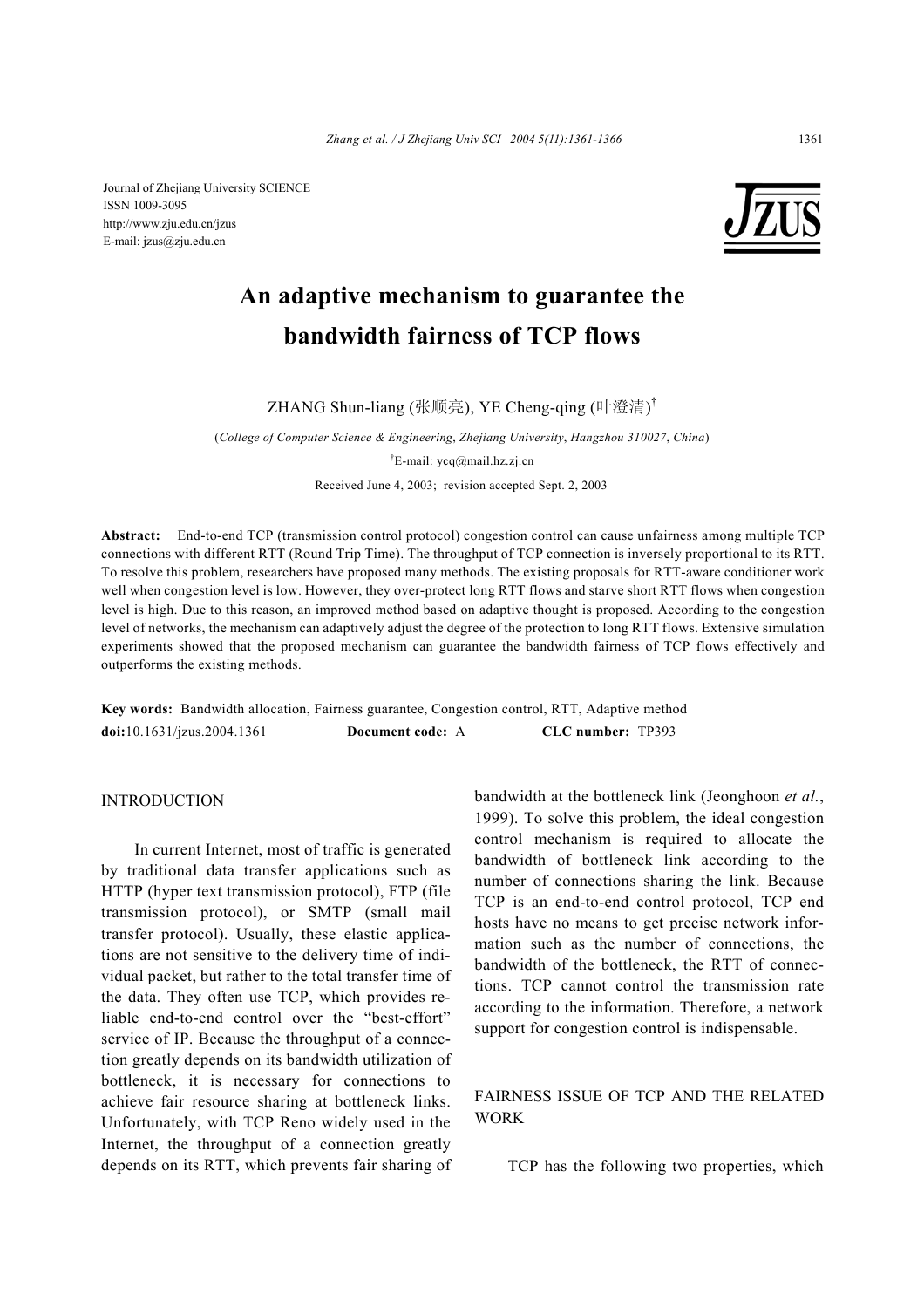cause the bandwidth fairness problem (Golestani and Sabnani, 1999): (1) TCP is the traffic regulation algorithm to keep the total outstanding packets below the allocated window size; (2) A TCP sender updates its congestion window size every RTT. These properties cause a non-uniform increase of the rate with different RTT, because a connection with shorter RTT updates its window value faster than a connection with longer RTT. In other words, the connection with smaller RTT suppresses the connection with the longer RTT. Furthermore, Seddigh *et al.*(1999) found that many factors affect the bandwidth acquired by a TCP flow in both over-provisioned and under-provisioned networks. These factors include RTT, the number of micro-flows in a target aggregate, the size of the target rate, packet size and existence of non-responsive flows. Some factors can be explained via the following equation of Mathis *et al.*(1997).

$$
BW \propto \frac{MSS}{RTT\sqrt{p}}\tag{1}
$$

To solve the bandwidth fairness problem of TCP, researchers proposed several TCP rate control schemes for the fair-share of bottleneck bandwidth. In this paper, we only investigate the fairness problem caused by RTT. Nandy *et al.*(2000) first proposed an RTT-aware traffic conditioner to mitigate this unfairness. The traffic conditioner avoids RTT bias of TCP connections through marking packets with high drop priority inversely proportional to the square of the RTT according to the steady state TCP behavior. Matsuda *et al.*(2002) proposed a method using ECN-capable TCP, which adaptively marks the packets according to the queue size and RTT of each connection passing through the router. The aforementioned methods work well when the congestion level is low, but they over protect the long RTT flows and starve the short RTT flows when the congestion level is high. Combining BLUE (Feng *et al.*, 2002), we implement a scheme with the same theory as the aforementioned methods in ns-2 simulator to investigate their performance. The network topology is shown in Fig.1. The experimental results are shown in Fig.2 and Fig.3 (The RTT of connections is proportional to their ID number). Habib *et al.*(2002) also encountered the same problem and proposed a scheme to solve it. However, our experiments showed that this scheme could not solve this problem perfectly.



**Fig.2 Bandwidth acquired by flows under low level congestion condition**



**Fig.3 Bandwidth acquired by flows under high level congestion condition**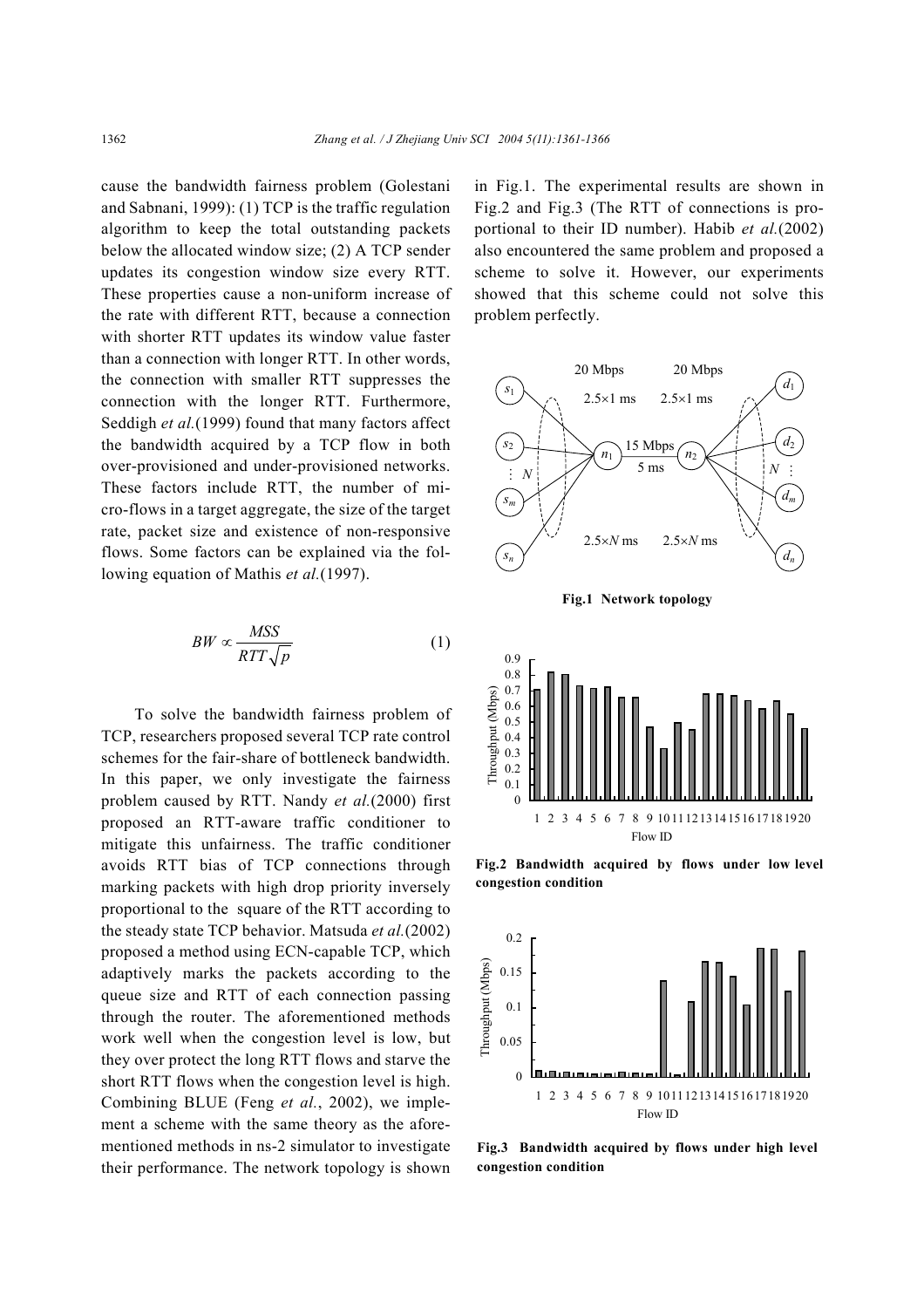# MECHEMISM TO GUARENTEE THE BANDWI-DTH FAIRNESS

The aforementioned methods work well when the congestion level is low, because Eq.(1) accurately represents the fast retransmission and recovery behavior of flows. However, when the congestion level is high, short RTT flows time out because the conditioner only protects long RTT flows after satisfying the target rate. Besides, it is more difficult to estimate RTT of TCP flows accurately when the congestion is severe because of queuing delay, packet loss, and the oscillation of delay, etc*.* cause RTT to fluctuate frequently. Furthermore, when congestion level is low, only few packets are dropped due to congestion. However, when congestion is severer, large quantity of packets are dropped. Therefore the short RTT flows send more packets and lose more packets also. So they lose some superiority over long RTT flows during bandwidth competition process.

To remedy this situation, we can take some strategies. The first one is to adopt a more accurate model (Padhye *et al.*, 1998), which considers round trip time-out (RTO). Eq.(2) shows this approximation.

$$
BW \approx \frac{1}{RTT\sqrt{\frac{2bp}{3}} + To \times \min(1, 3\sqrt{\frac{3bp}{8}})p(1+32p^2)}
$$
\n(2)

The method proposed by Habib is based on this model and can improve the performance of the aforementioned methods due to considering of RTO. However, there are still some factors limiting its application. Parameter *b* is not equal in different TCP variants. RTO is estimated based on RTT, so the error during estimating of RTT is enlarged when calculating RTO. Besides, transmission RTO information from end hosts to routers will increase the overhead furthermore. Therefore, we consider the second strategy, which can adaptively adjust the degree of protection to long RTT flows according to the congestion level of the network. As mentioned before, the existing methods work well when

congestion level is low but their performances degrade greatly when congestion is severe. So we consider providing long RTT flows with different degree of protection under various congestion levels. In other words, when congestion level is low, we give them strong protection. With the increase of the congestion, the protection to long RTT flows decreases gradually. Congestion level can be measured based on queue length or the arrival rate of packets at routers. Though different active queue management (AQM) methods measure congestion in different ways, most AQM mechanisms will increase the marking probability when congestion level increase. So, we can infer the congestion level from *p* (marking probability) of the AQM mechanism at routers. Using this idea we design an improved method.

In our case, the sending host using TCP-Reno gives the edge hint of the lowest RTT recorded. The RTT is computed using the base RTT computation from TCP Vegas code. We define a 16-bit integer in the reserved space of IP header to transmit RTT information. But in practice, 9 bits is enough for coverage of up to 80% of RTT typically observed (Allman, 2000). To improve the accuracy of the estimated RTT, the average RTT is calculated using the exponential weighted moving average method. It is expressed by the following equation.

$$
RTT_{\text{avg}}^{n} = (1 - w_q)RTT_{\text{avg}}^{n-1} + w_qRTT \tag{3}
$$

where  $RTT_{avg}^{n}$ ,  $RTT_{avg}^{n-1}$  are average RTT of current and the last time respectively;  $w_q$  is the weight, which was set as  $0.1$  in the experiment. This is a trade-off between the sensitivity and stability. We implemented this idea based on an active queue management mechanism–BLUE, which uses packet loss and link idle events to manage congestion. There is little literature on its fairness problem due to the RTT difference of TCP flows, so we investigate BLUE. The main idea of BLUE is shown as the following pseudo code:

Upon packet loss (or  $q_{\text{len}} > q_{\text{lim}}$ ) event: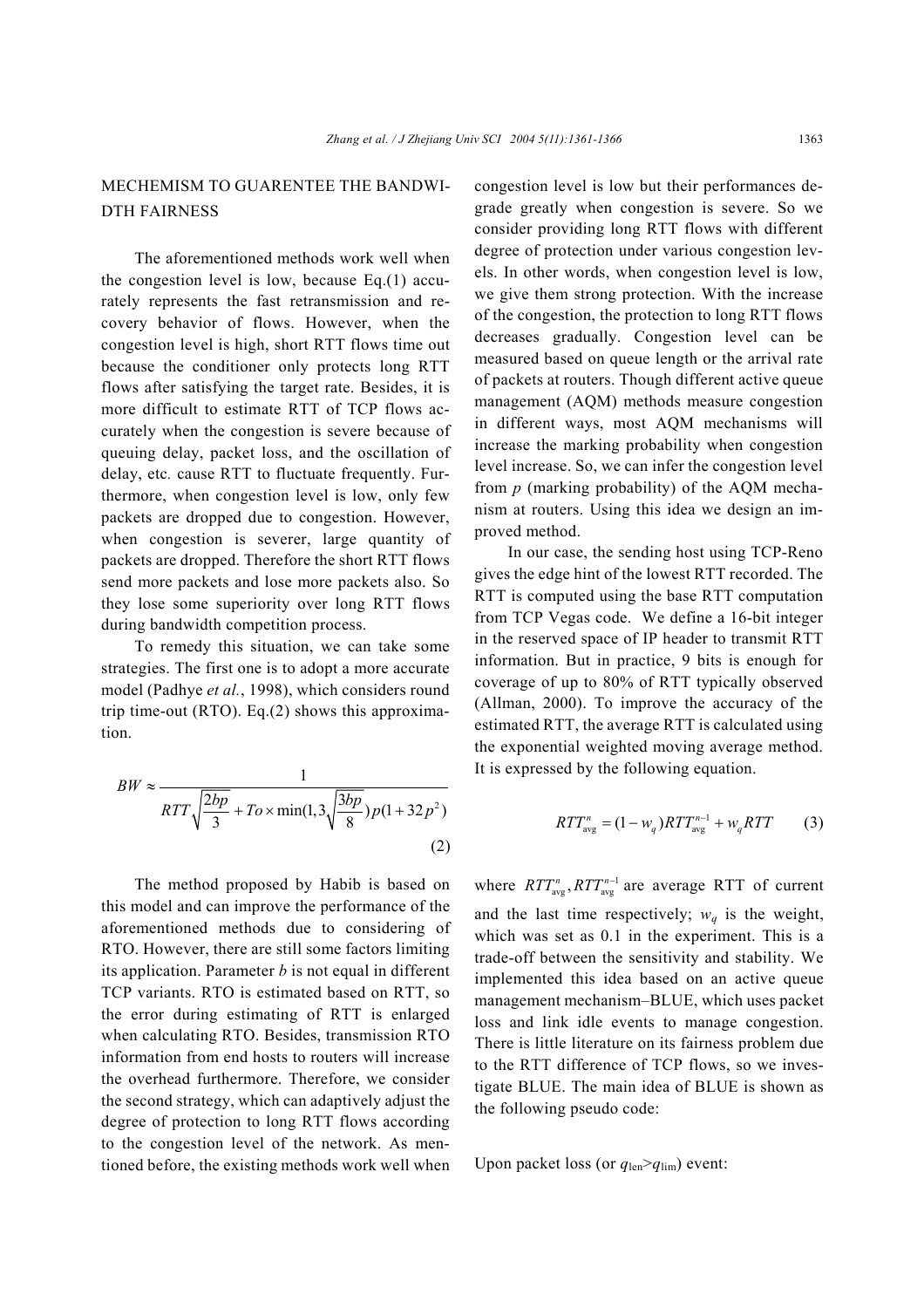If ((*now*–*last \_update*)>*freeze\_time*) then *p*mark=*p*mark+*det*in *last \_update*=now

Upon link idle event:

 If ((*now*–*last\_update*)>*freeze\_time*) then *p*mark=*p*mark–*det*de *last\_update*=*now*

Because marking probability *p* is important to our method, it is estimated in the same way as computing RTT. Besides, we calculate the arithmetical average RTT of all the flows passing through the bottleneck link. The marking probability of BLUE is regulated with the following equation:

$$
P_i = \left(\frac{RTT_{\text{savg}}}{RTT_i}\right)^{\text{alpa}} P_b \tag{4}
$$

where  $P_i$  is the marking probability of flow *i* after regulation;  $RTT_i$  is the average RTT of flow *i* calculated with Eq.(3);  $RTT<sub>savg</sub>$  is the arithmetical average RTT of all flows;  $P<sub>b</sub>$  is the marking probability of BLUE; The parameter *alpa* is calculated with the following equation.

$$
alpa = \begin{cases} 2.0 & \text{if } P_b^{\text{avg}} \le 0.02\\ \frac{P_{\text{th}}}{P_b^{\text{avg}}} & \text{if } P_b^{\text{avg}} > 0.02 \end{cases}
$$
(9)

where  $P_b^{\text{avg}}$  is the average marking probability of BLUE, which is calculated in the same way as RTT;  $P_{\text{th}}$  is the threshold value, which determines the degree of protection to long RTT flows. If  $P_{\text{th}}$  is too small, it can avoid over protecting long RTT flows when congestion level is high, but it cannot give long RTT flows enough protection when congestion level is low. However, if it is too big, it will over protect long RTT flows when congestion level is high.  $P_{\text{th}}$  was set as 0.05 in the experiments. In this way, the degree of protection to the long RTT flows decreases gradually with the increase of congestion

level. In fact, the proposed method is also based on Eq.(1). Due to the reasons mentioned before, we just make some regulation.

## PERFORMANCE EVELUATION

To prove the effectiveness of the method proposed here, we made extensive simulation experiments with ns-2. All the experiments in this paper implemented ECN (explicit congestion notification) mechanism. For convenience of comparison, we denote the method proposed by Matsuda as MRTT, original BLUE mechanism as BLUE, the proposed method as ZRTT, the method proposed by Habib as PRTO, the method proposed by Stoica as CSFQ (Stoica *et al.*, 1998). The experiment network topology is shown in Fig.1. There is a bottleneck link between node  $n_1$  and  $n_2$ . The number of connections is *N*. The number of sessions in each connection is variable. With the increase of connection ID number, the delay of the connection also increases, so does the RTT of TCP flows passing through it.

The configuration parameter of BLUE follows the recommended settings: *freeze time*=50 ms,  $det_{in} = 0.02$ ,  $det_{de} = 0.002$ ,  $q_{lim} = 100$  (packet). Under the same experiment conditions as before, the results of ZRTT and BLUE are shown in Fig.4 and Fig.5.

Fig.4 shows that BLUE cannot overcome the shortcoming of TCP. The bottleneck bandwidth that each flow can acquire greatly depends on its RTT. The larger its RTT is, the less bandwidth a flow can acquire. From Fig.5, we can find that ZRTT can solve the fairness problem effectively.

In order to test the performance of the proposed method systematically, we did two sets of experiments in addition. To compare the performance of aforementioned methods, we used Jain's Fairness Index (Chiu and Jain, 1989). The index quantifies the degree of similarity among all the flow bandwidths. Given the set of throughputs  $(x_1,$  $x_2, \ldots, x_n$ , the fairness index is calculated as follows: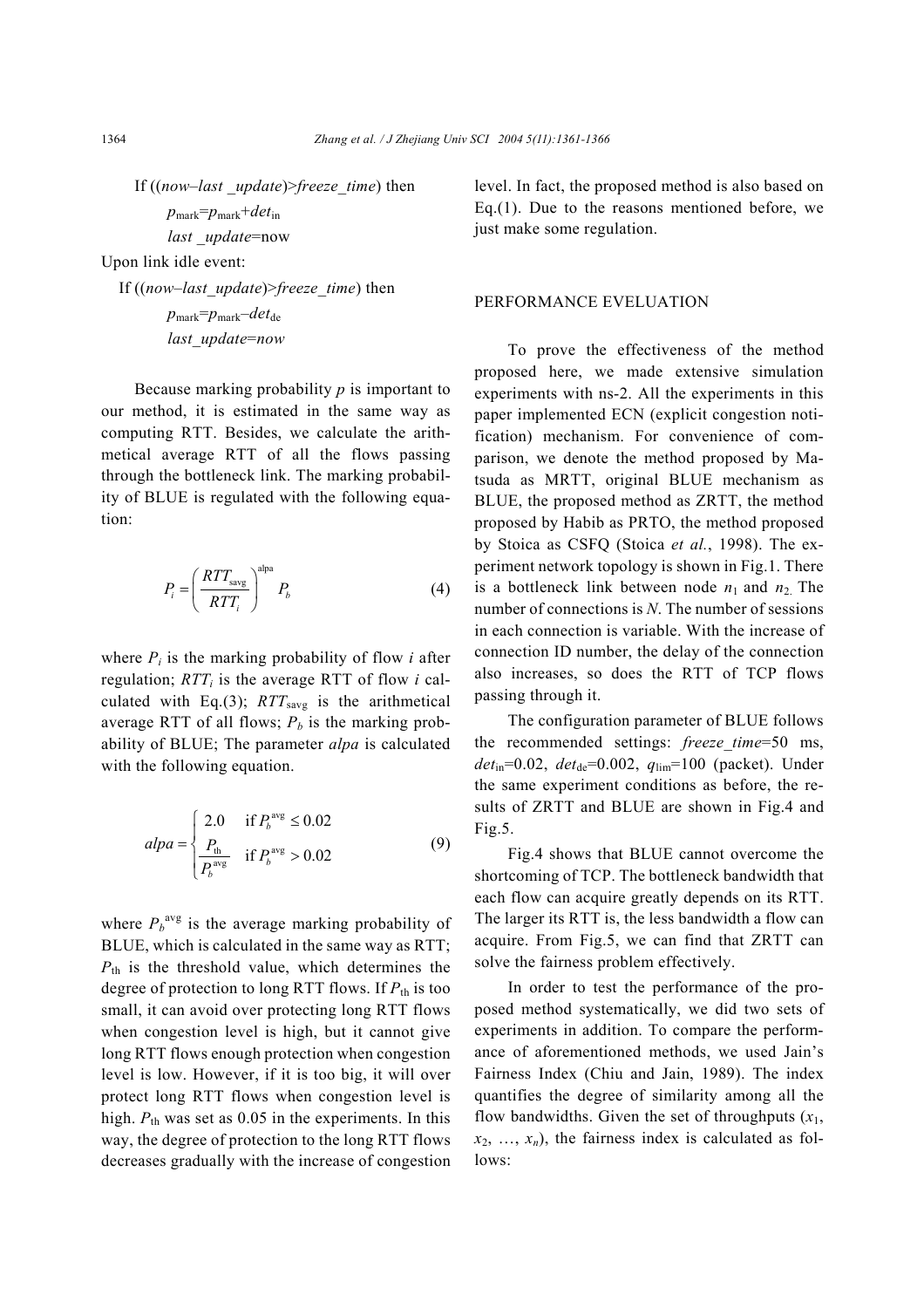

$$
f(x_1, x_2,... x_n) = \frac{\left(\sum_{i=1}^n x_i\right)^2}{n \sum_{i=1}^n x_i^2}
$$
 (6)

The fairness index always lies between 0 and 1. Hence, a higher fairness index indicates better fairness between flows. The fairness index is 1 when all the throughputs are equal. Otherwise, the fairness index drops below 1.

In the first set of experiments, the performance of these methods under various RTT difference condition was investigated. In this set of experiments, there was only one session in each connection. With the increase of the number of TCP connections, the difference of the RTT of TCP flows increases also. The experiment's result is shown in Fig.6.

From Fig.6, we can find that the fairness provided by the three improved methods was good and only decreased a little with the increase of RTT difference. In this situation all three improved met-



**Fig.4 Bandwidth acquired by flows with BLUE Fig.5 Bandwidth acquired by flows with ZRTT**

hods worked quite well and provided the flows with almost ideal fairness. Comparatively, the performance of PRTO is a little worse than that of the other two methods. Without any strategy to regulate the traffic, the fairness provided by BLUE decreases rapidly with the increase of RTT difference. Comparatively, CSFQ can greatly improve the bandwidth fairness among TCP flows. However, it cannot completely solve the bandwidth fairness problem of TCP flows due to RTT difference.

In the second set of experiments, the performance of these methods under different congestion level was investigated. In the first set of experiments, due to the large RTT difference of these flows and the fact that there was only one session in each connection, the congestion level was rather limited. Therefore, in the second set of experiments, we set the number of TCP connections to 20 and let the number of sessions in each connection increase gradually. So the congestion level at the bottleneck also increased. The experiment result is shown in Fig.7.



**Fig.6 Fairness index vs the number of sessions**



**Fig.7 Fairness index vs the number of sessions**